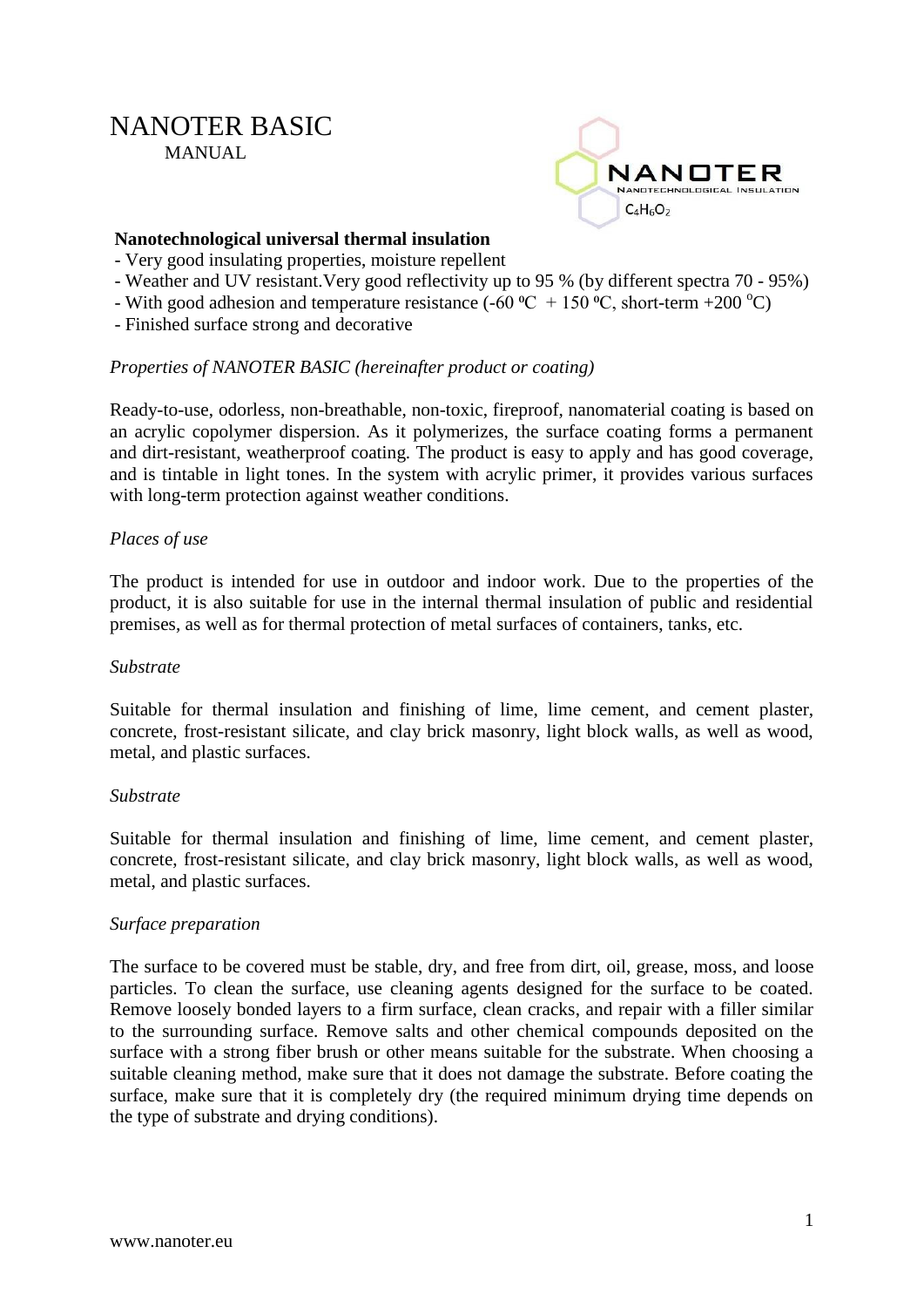#### *Pre-treatment of unstable surfaces*

Highly absorbent, slightly friable sandy or chalky pre-finished lime, lime cement, and cement plaster, as well as absorbent surface previously covered with lime or silicate paint to be impregnated with one layer of acrylic primer. Up to 10% of the product may be added to the mixture to facilitate application. For best results, apply the mixture with a glue comb and putty knife, roller or high- pressure spray machine.

#### *Priming*

Prime the surface with one coat of acrylic primer. If, after priming, the site repairs previously made on the substrate have a different shade from the surrounding surface (due to different surface absorbency), the repaired areas must be covered with a 1:10 mixture of one layer of the product and water to obtain a more uniform color tone. Allow the surface to dry properly.

#### *Finishing*

Apply the product in layers, taking into account the desired purpose, surface properties, and position (vertical or horizontal), the tools used, and the working environment. The recommended final layer thickness is 1 to 2.5 mm. The thicker the layer, the better the heatinsulating properties.

#### *Technical specifications*

| Place of use               | external and internal work                                                            |
|----------------------------|---------------------------------------------------------------------------------------|
| Consumption for 1 mm layer | $1 \frac{\text{m}^2}{\text{m}^2}$ depending on the absorbency of the<br>surface       |
| Drying time                | 1 mm to 24 h, 2 mm to 48 h                                                            |
| Thinner                    | water                                                                                 |
| Tinting                    | RAL tinting system                                                                    |
| Tools                      | glue comb and putty knife, roller or airless<br>sprayer (high-pressure spray machine) |
| Cleaning of tools          | with water immediately after use                                                      |
| Storage                    | in unopened containers $(5 \dots 45 \degree C)$                                       |
| Packaging                  | 10 L/20 L                                                                             |

#### *Product preparation*

The product is ready for use. After opening the container, immediately before covering the surface, mix the product until it has a uniform consistency (there is no more liquid layer at the bottom of the container).

#### **NB! Stir slowly by hand or with a mixing drill at a maximum of 200 rpm.**

If necessary, dilute with clean water to 2.5 to 10% by volume (depending on the unit temperature, the properties of the surface to be covered, and the tool used).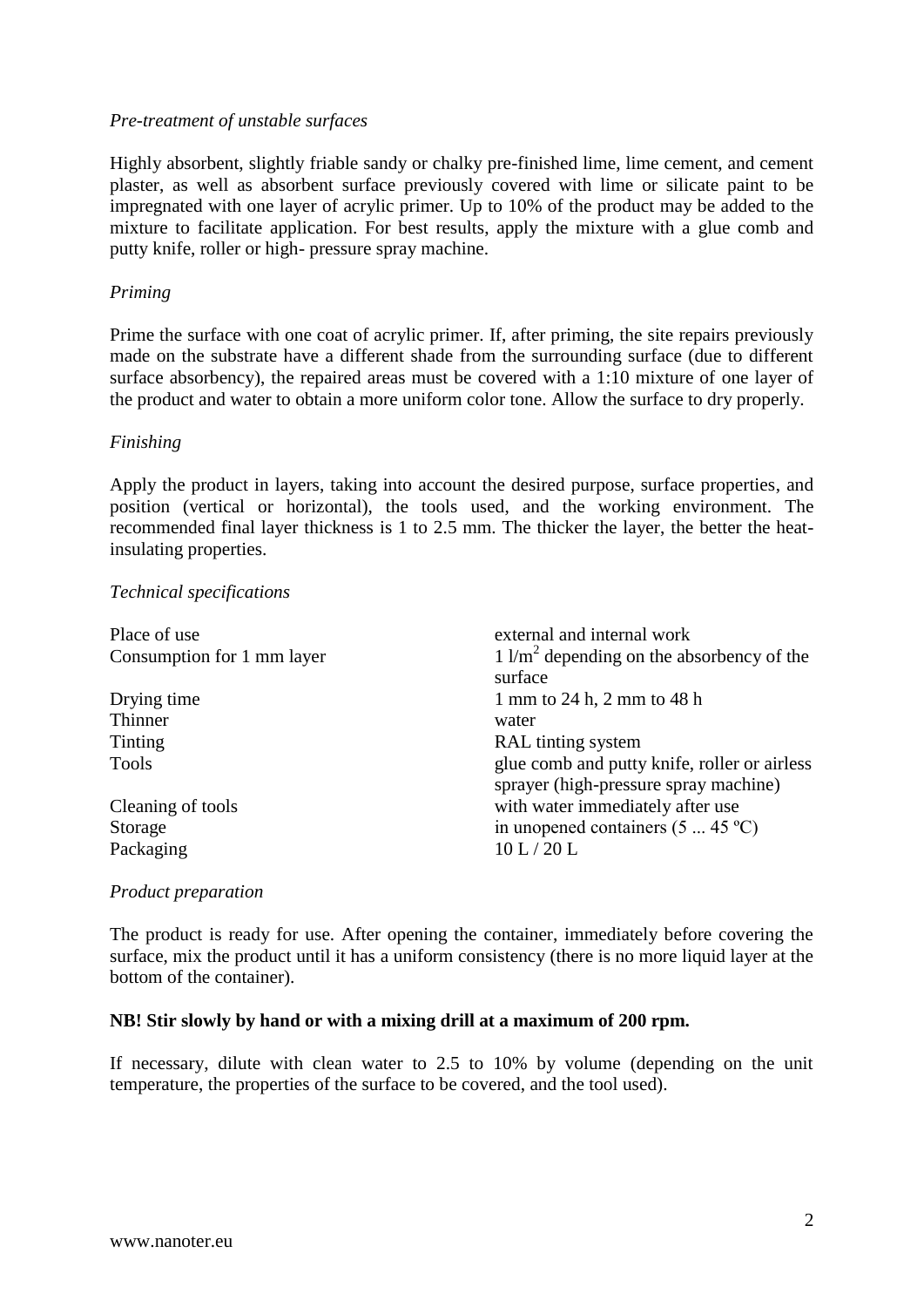# *Recommendations for product application*

Required air and surface temperature during surface treatment and drying  $+10$  .. 45 °C (preferably +  $18 \pm 2$  °C), relative humidity 40-80% (preferably 60-65%).

# **NB! Avoid covering the surface in cold and humid (rain, fog, dew), as well as in windy weather, as well as in direct sunlight.**

At lower temperatures and/or high humidity, the drying time of the coating is significantly extended. If the temperature drops below  $+7$  °C, the product stops drying, and there is a risk of the poor-quality coating. Do not apply the product on surfaces heated by the sun. When covering in hot weather, take measures to prevent the coated surface from drying out too quickly. Allow the coated surface to dry properly between coats. Cover large areas without interruptions, make interruptions only at corners.

#### *Recommended tools*

Glue comb B2 or B3 and putty knife. First, apply the product to the surface with a glue comb, allowing the layer to dry (time up to 24 h). The coating is dry if there is no damage to the layer when it is pulled over the layer with a putty knife. Then apply a second coat with a putty knife, which, if necessary, will also ensure a good appearance of the surface. The desired layer thickness of 1.5 ... 2 mm is ensured in two strokes. At the same time, it is possible to finish the surface as desired (decorative plasters, roll materials, water-based paints).

Roller. The roller is used if the desired layer thickness is 0.3 to 0.5 mm. When using a roller, pre-dilute the product with clean water, optimally 10 to 15% by volume.

High pressure spray machine. Used for covering larger surfaces. Simultaneous application in a layer 0.3 to 1.5 mm thick, depending on the technical parameters of the sprayer used.

Recommendations for using the sprayer:

- remove all filters (prevent the passage of microspheres):
- the device must be free of any residue before handling the product;
- use working pressure 40... 80 bar;
- **NB! Adjust the spray pressure so that the working pressure when applying the product does not exceed 100 bar.**
	- hose length 15...45 m;
	- use only the pistols provided;
	- use nozzles with an aperture of 0.025 to 0.035 (last two digits of the nozzle marking);
	- pre-dilute the product depending on the sprayer used;
	- mix the product in the container every 5 to 10 minutes during operation;
	- turn the pressure regulator to zero before stopping the sprayer completely.

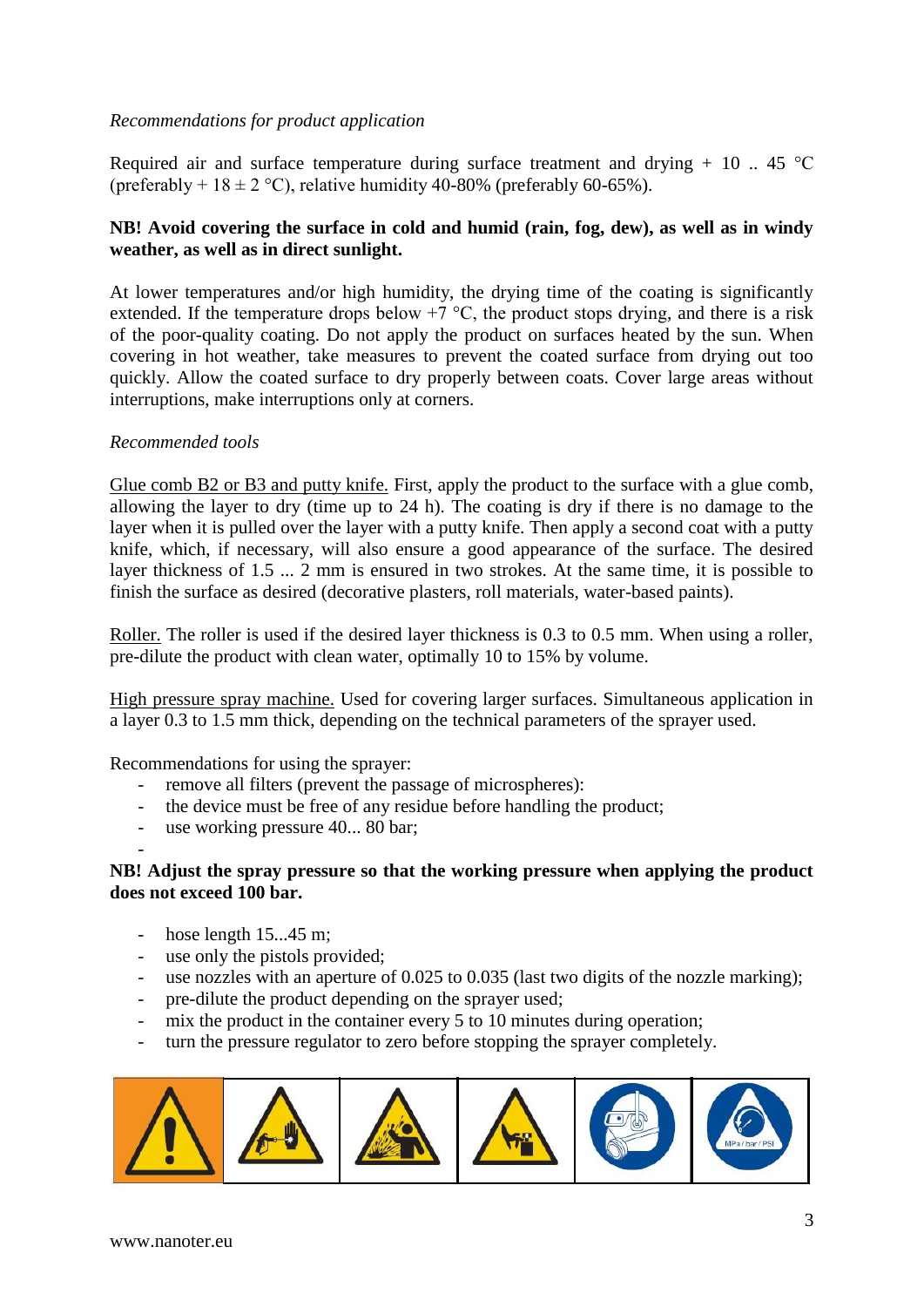The spray width is determined by the spray angle at a distance of 30 cm from the surface. The angle is determined by the first digit of the nozzle marking.

For example, it is recommended to use a nozzle  $327$  once for a  $30^{\circ}$  spray angle and a nozzle 529 for a  $50<sup>o</sup>$  angle. Use larger nozzles and a wider spray angle for large surfaces, smaller nozzles, and a narrower spray angle for small surfaces and pipes.

#### *Subsequent surface care*

The surface covered with the product can be cleaned with water, if necessary, also with a neutral cleaning agent. After using the cleaner, rinse the surface thoroughly with water. Avoid cleaning agents containing organic solvents (e.g., alcohol). It is recommended to use lukewarm water for washing. Use a sponge or soft brush as a tool. Avoid rubbing and polishing the surface.

#### *Important note*

Cover the surrounding surfaces before using the product. Splashes on uncovered surfaces must be removed immediately with water. Wear a respirator, goggles, and gloves when working and follow the safety requirements of the work environment.

The difference in color from the original color may be due to a different surface structure, the method of application of the product or the angle of incidence of light, as well as the absorbency of the substrate or weather conditions during coating.

#### *Occupational safety (see safety data sheet for details)*

Keep out of reach of children. Avoid contact with skin, eyes, and inhalation. When consulting a physician, take the packaging or label of the product with you. If you feel unwell, call a poison control center or doctor.

#### *Environmental protection and waste management*

At the end of the work, close the container carefully. Do not spill the product; empty it into drains or the aquatic environment. Take liquid residues to a collection point for harmful substances, dispose of only completely emptied containers.



# $\epsilon$

**Supplier:** Alternatiivenergia Agentuur OÜ Savioja 1, Vahi 60534 Tartu vald, Tartu maakond, ESTONIA (EU) Tel. +372 5656 7494, +372 5656 0494 Email: nanoter@aea.ee Web: www.aea.ee

#### **Manufacturer:**

Agencia de Energia Alternativa 2020 SL Cl. Almoravides 17-25, Cinuelica R16, 03189 Orihuela Costa, Alicante, SPAIN (EU) Web: www.aea2020.eu